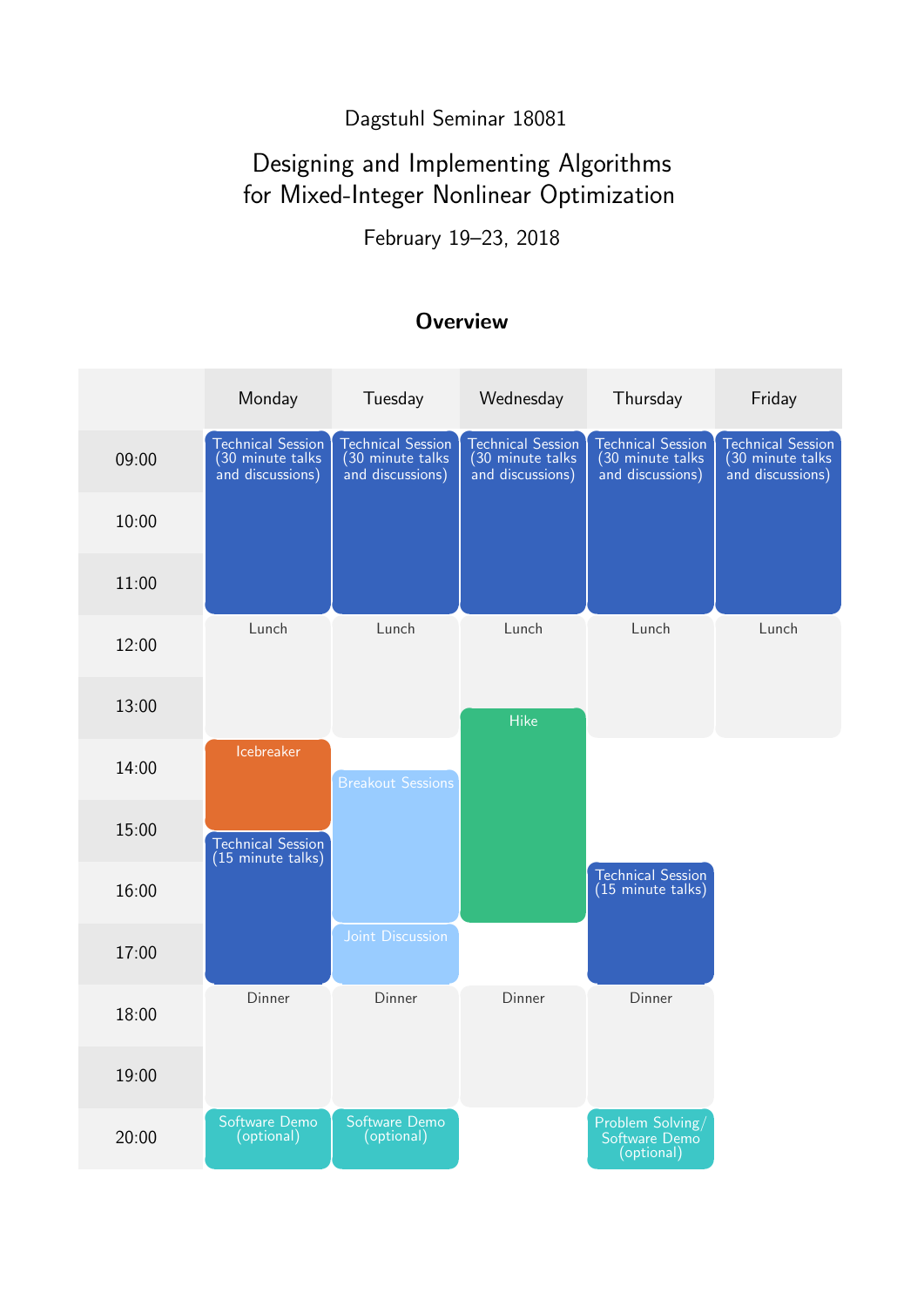# Monday, February 19

| 09:00 - 09:30 Santanu Dey    | New SOCP relaxation and branching rule for bipartite bilinear programs                                                                                                       |
|------------------------------|------------------------------------------------------------------------------------------------------------------------------------------------------------------------------|
| $09:30 - 10:00$              | Aida Khajavirad<br>Stronger Polyhedral Relaxations for Polynomial Optimization Problems                                                                                      |
| $10:00 - 10:15$              | Discussion                                                                                                                                                                   |
| $10:15 - 10:30$ Coffee break |                                                                                                                                                                              |
| $10:30 - 11:00$              | Kurt Anstreicher<br>Strengthened Semidefinite Relaxations for Quadratic Optimization with Switching<br>Variables                                                             |
| $11:00 - 11:30$ Frauke Liers | Robust Treatment of Non-Convex Optimization Problems with Application to Gas<br><b>Networks</b>                                                                              |
| $11:30 - 11:45$ Discussion   |                                                                                                                                                                              |
| $12:15 - 14:00$ Lunch        |                                                                                                                                                                              |
| $14:00 - 15:30$              | Icebreaker                                                                                                                                                                   |
| 15:30 - 16:00 Coffee break   |                                                                                                                                                                              |
| $16:00 - 18:00$              | <b>Technical Session</b><br>Radu Baltean-Lugojan, Timo Berthold, Fani Boukouvala, Andrea Callia D'Iddio,<br>Sanjeeb Dash, Ignacio Grossmann, Amélie Lambert, Stefan Vigerske |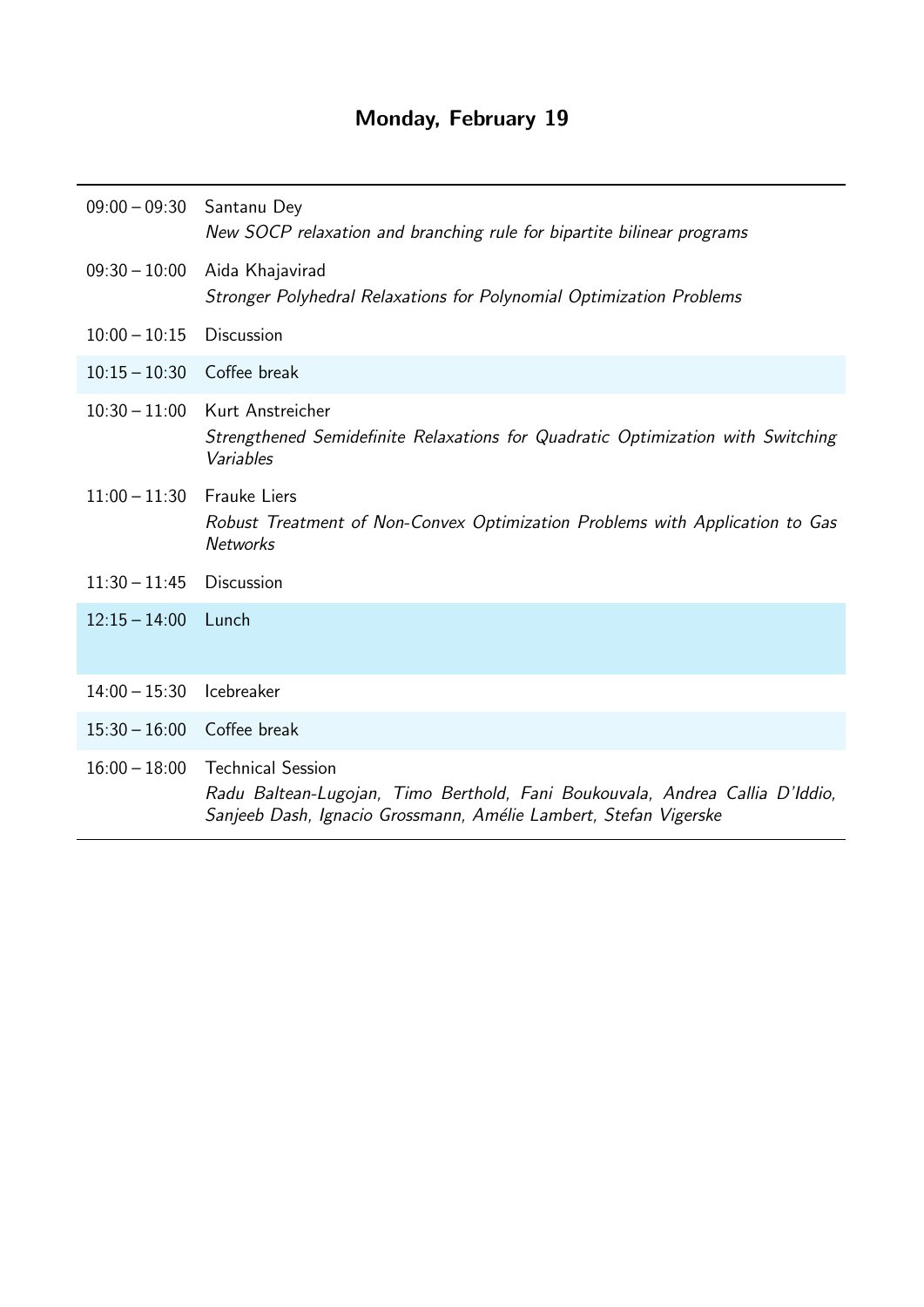|                            | 09:00 - 09:15 Sebastian Sager<br><b>CIA</b> Decomposition                                                                                                                                                                           |
|----------------------------|-------------------------------------------------------------------------------------------------------------------------------------------------------------------------------------------------------------------------------------|
| $09:15 - 09:30$            | Leo Liberti<br>LP and SDP for kissing numbers                                                                                                                                                                                       |
| $09:30 - 10:00$            | Ashutosh Mahajan<br>Minotaur: A Mixed-Integer Nonlinear Optimization Toolkit                                                                                                                                                        |
| $10:00 - 10:15$            | <b>Discussion</b>                                                                                                                                                                                                                   |
| 10:15 - 10:30 Coffee break |                                                                                                                                                                                                                                     |
| $10:30 - 11:00$            | Benjamin Müller<br>Using 2D Projections for Stronger Separation and Propagation of Bilinear Terms                                                                                                                                   |
| $11:00 - 11:30$            | Sven Wiese<br>Mixed-integer conic optimization and MOSEK                                                                                                                                                                            |
| $11:30 - 11:45$            | <b>Discussion</b>                                                                                                                                                                                                                   |
| $12:15 - 14:00$            | Lunch                                                                                                                                                                                                                               |
| $14:30 - 17:00$            | <b>Breakout sessions</b><br>Group 1 – Optimization & Machine Learning (Chair: A. Lodi)<br>Group 2 - Applications in Energy (Chair: F. Liers, A. Martin)<br>Group 3 – Sound experimentation with MINLP software (Chair: S. Vigerske) |
| 15:30 - 16:00 Coffee break |                                                                                                                                                                                                                                     |
| $17:00 - 18:00$            | Common discussion                                                                                                                                                                                                                   |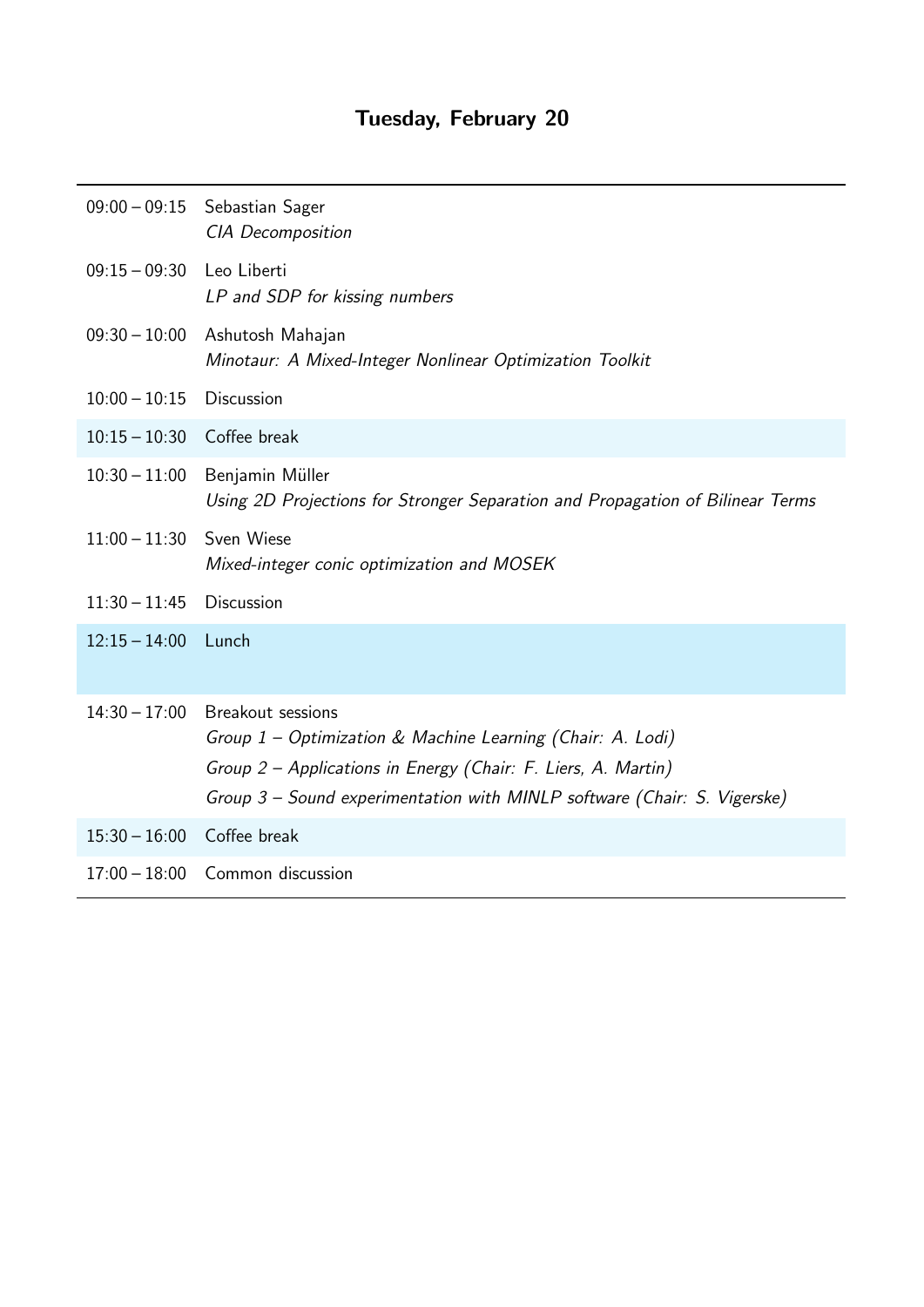# Wednesday, February 21

|                              | 09:00 - 09:30 Mohit Tawarmalani<br>Product convexification: A new relaxation framework for nonconvex programs |
|------------------------------|---------------------------------------------------------------------------------------------------------------|
|                              | 09:30 - 10:00 Alberto del Pia<br>Cardinality-constrained linear regression with sparse matrices               |
| $10:00 - 10:15$ Discussion   |                                                                                                               |
| $10:15 - 10:30$ Coffee break |                                                                                                               |
| $10:30 - 11:00$              | Akshay Gupte<br>Disjunctive cuts and extended formulations for bilinear functions                             |
|                              | 11:00 - 11:30 Juan Pablo Vielma<br>Mixed-integer convex representability                                      |
| $11:30 - 11:45$ Discussion   |                                                                                                               |
| $12:15 - 14:00$ Lunch        |                                                                                                               |
|                              | 13:30 - 17:00 Hiking to Büschfeld https://goo.gl/maps/zP122ap4nJ22                                            |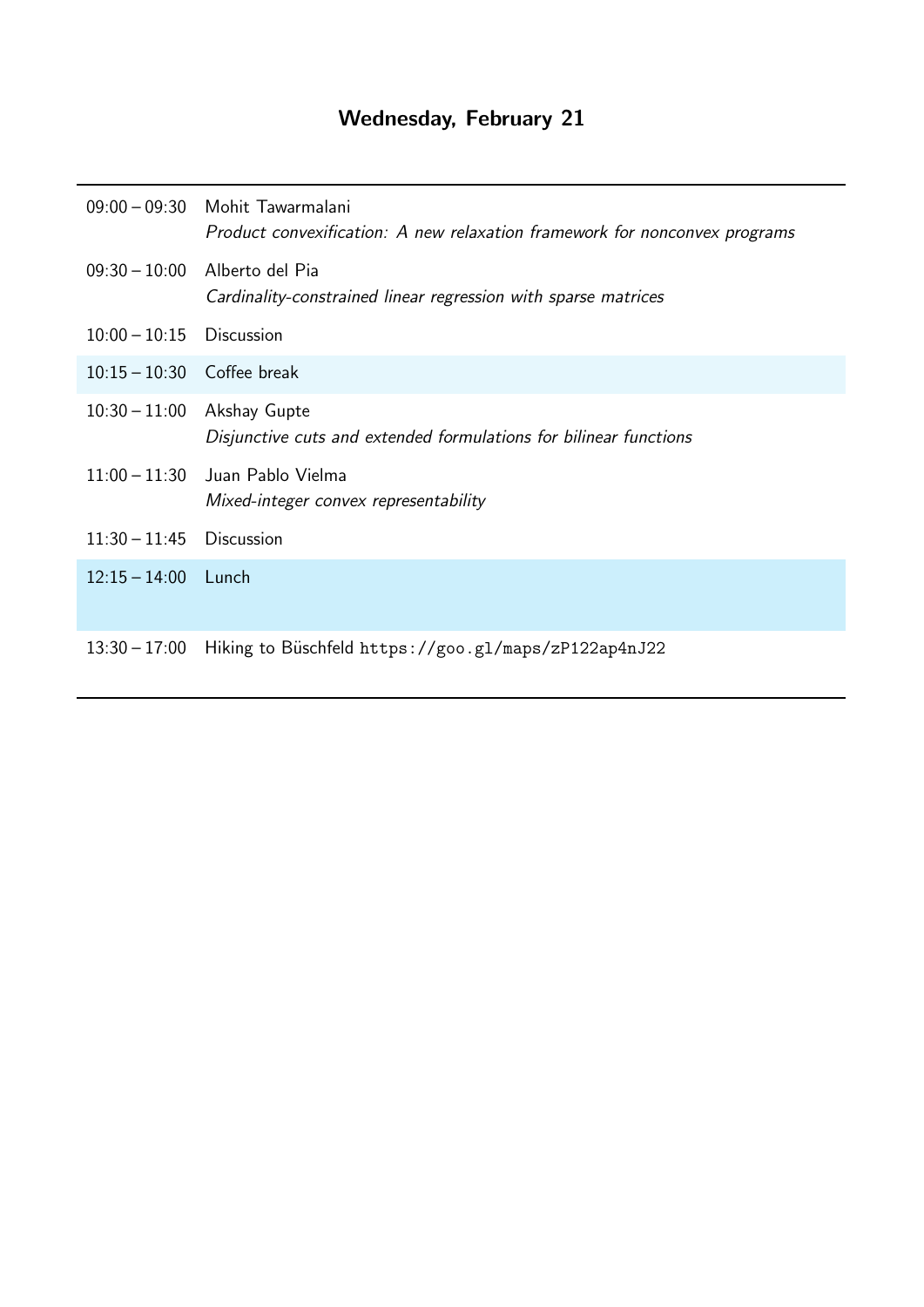# Thursday, February 22

|                              | 09:00 - 09:30 Claire Adjiman<br>A deterministic global optimisation algorithm for mixed-integer nonlinear bilevel<br>programs      |
|------------------------------|------------------------------------------------------------------------------------------------------------------------------------|
| $09:30 - 10:00$              | Nikolaos V. Sahinidis<br>ALAMO: Machine learning from data and first principles                                                    |
| $10:00 - 10:15$              | Discussion                                                                                                                         |
| $10:15 - 10:30$ Coffee break |                                                                                                                                    |
| $10:30 - 11:00$              | Miten Mistry<br>Optimising with Gradient-Boosted Trees and Risk Control                                                            |
| $11:00 - 11:30$              | Matteo Fischetti<br>Deep Learning and 0-1 Mixed Integer Linear Optimization                                                        |
| $11:30 - 11:45$              | Jon Lee<br>Virtuous smoothing and more virtuous smoothing                                                                          |
| $11:30 - 11:45$              | <b>Discussion</b>                                                                                                                  |
|                              | 12:15 - 15:30 Lunch & free time                                                                                                    |
| $15:30 - 16:00$ Coffee break |                                                                                                                                    |
|                              | 16:00 - 18:00 Technical Session<br>Pietro Belotti, Felipe Serrano, Robert Weismantel, Sanjeeb Dash, Carl D. Laird,<br>Sven Leyffer |